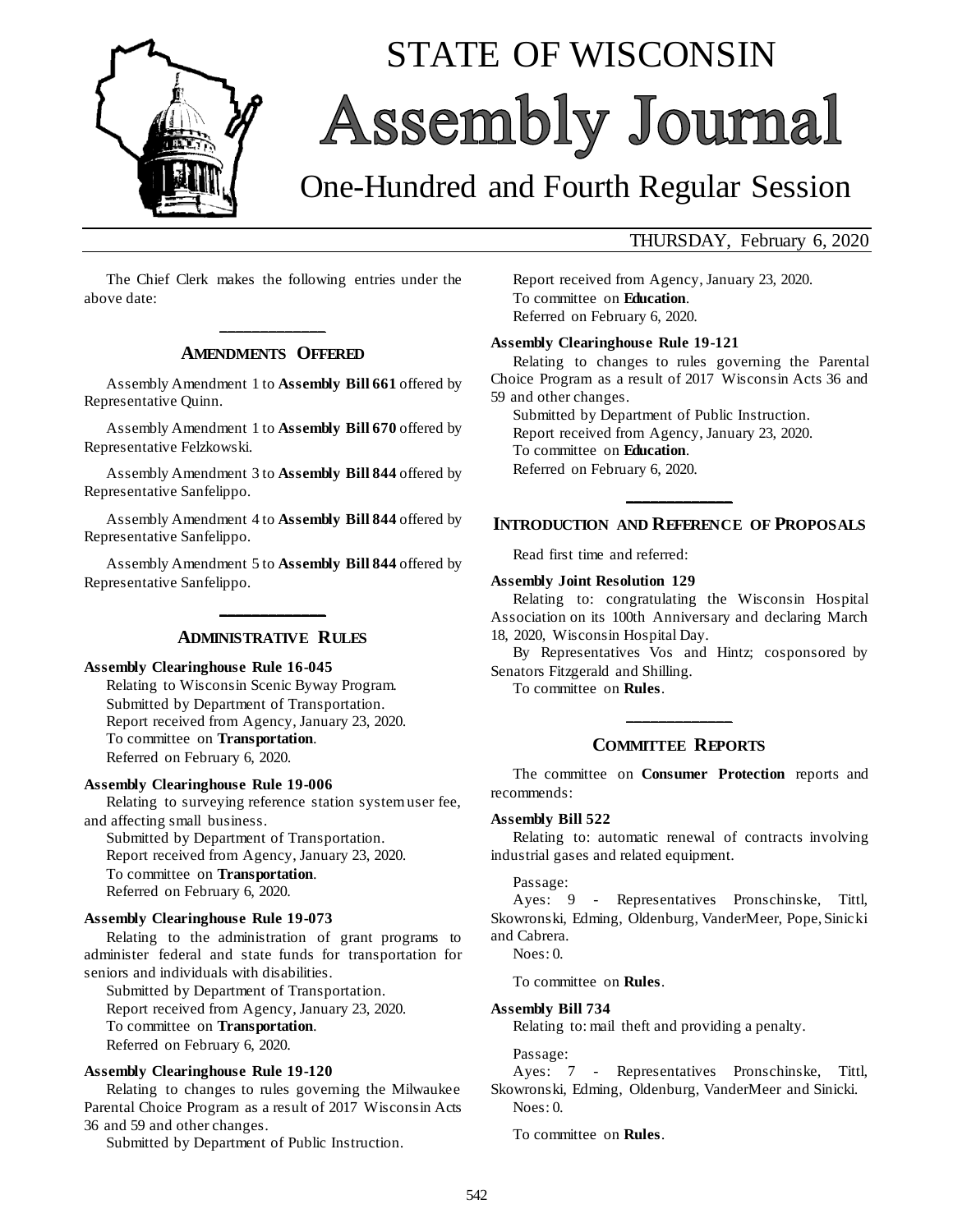*TREIG PRONSCHINSKE* Chairperson Committee on Consumer Protection

The committee on **Criminal Justice and Public Safety** reports and recommends:

**\_\_\_\_\_\_\_\_\_\_\_\_\_**

#### **Assembly Bill 198**

Relating to: battery or threat to a probation, extended supervision, and parole agent; a community supervision agent; or an aftercare agent or a family member of the agent and providing a penalty.

Assembly Amendment 1 adoption:

Ayes: 13 - Representatives Spiros, Sortwell, Ott, Steffen, Horlacher, Novak, Schraa, Crowley, Emerson, Spreitzer, Duchow, Stubbs and McGuire.

 $N$ oes: 0.

Passage as amended:

Ayes: 13 - Representatives Spiros, Sortwell, Ott, Steffen, Horlacher, Novak, Schraa, Crowley, Emerson, Spreitzer, Duchow, Stubbs and McGuire.

 $N_{O}e^{c}$   $\theta$ .

To committee on **Rules**.

#### **Assembly Bill 480**

Relating to: increased penalties for crimes against elder persons; restraining orders for elder persons; freezing assets of a defendant charged with financial exploitation of an elder person; sexual assault of an elder person; physical abuse of an elder person; and providing a penalty.

Assembly Amendment 1 adoption:

Ayes: 14 - Representatives Spiros, Sortwell, Ott, Steffen, Horlacher, Novak, Schraa, Krug, Crowley, Emerson, Spreitzer, Duchow, Stubbs and McGuire.

Noes: 0.

Assembly Amendment 2 adoption:

Ayes: 13 - Representatives Spiros, Ott, Steffen, Horlacher, Novak, Schraa, Krug, Crowley, Emerson, Spreitzer, Duchow, Stubbs and McGuire.

Noes: 1 - Representative Sortwell.

Passage as amended:

Ayes: 13 - Representatives Spiros, Ott, Steffen, Horlacher, Novak, Schraa, Krug, Crowley, Emerson, Spreitzer, Duchow, Stubbs and McGuire.

Noes: 1 - Representative Sortwell.

To committee on **Rules**.

#### **Assembly Bill 481**

Relating to: financial exploitation of vulnerable adults.

Passage:

Ayes: 8 - Representatives Spiros, Ott, Steffen, Horlacher, Novak, Schraa, Krug and Duchow.

Noes: 6 - Representatives Sortwell, Crowley, Emerson, Spreitzer, Stubbs and McGuire.

To committee on **Rules**.

#### **Assembly Bill 482**

Relating to: financial exploitation of vulnerable adults with securities accounts, violations of the Wisconsin Uniform Securities Law, granting rule-making authority, and providing a penalty.

Passage:

Ayes: 13 - Representatives Spiros, Ott, Steffen, Horlacher, Novak, Schraa, Krug, Crowley, Emerson, Spreitzer, Duchow, Stubbs and McGuire.

Noes: 1 - Representative Sortwell.

To committee on **Rules**.

#### **Assembly Bill 758**

Relating to: battery by a person detained while awaiting trial as a sexually violent person and providing a penalty.

Passage:

Ayes: 14 - Representatives Spiros, Sortwell, Ott, Steffen, Horlacher, Novak, Schraa, Krug, Crowley, Emerson,

Spreitzer, Duchow, Stubbs and McGuire.

 $N$ oes: 0.

To committee on **Rules**.

#### **Assembly Bill 804**

Relating to: intimidating a victim of domestic abuse and providing a penalty.

Assembly Amendment 1 adoption:

Ayes: 9 - Representatives Spiros, Sortwell, Ott, Steffen, Horlacher, Novak, Schraa, Krug and Duchow.

Noes: 5 - Representatives Crowley, Emerson, Spreitzer, Stubbs and McGuire.

Passage as amended:

Ayes: 9 - Representatives Spiros, Sortwell, Ott, Steffen, Horlacher, Novak, Schraa, Krug and Duchow.

Noes: 5 - Representatives Crowley, Emerson, Spreitzer, Stubbs and McGuire.

To committee on **Rules**.

#### **Assembly Bill 805**

Relating to: recommendation to revoke parole, probation, and extended supervision if a person is charged with a crime.

Assembly Amendment 1 adoption:

Ayes: 8 - Representatives Spiros, Sortwell, Ott, Steffen, Horlacher, Novak, Krug and Duchow.

Noes: 6 - Representatives Schraa, Crowley, Emerson, Spreitzer, Stubbs and McGuire.

Passage as amended:

Ayes: 8 - Representatives Spiros, Sortwell, Ott, Steffen, Horlacher, Novak, Krug and Duchow.

Noes: 6 - Representatives Schraa, Crowley, Emerson, Spreitzer, Stubbs and McGuire.

To committee on **Rules**.

#### **Assembly Bill 806**

Relating to: acts for which a juvenile may be placed in correctional placement or the Serious Juvenile Offender Program.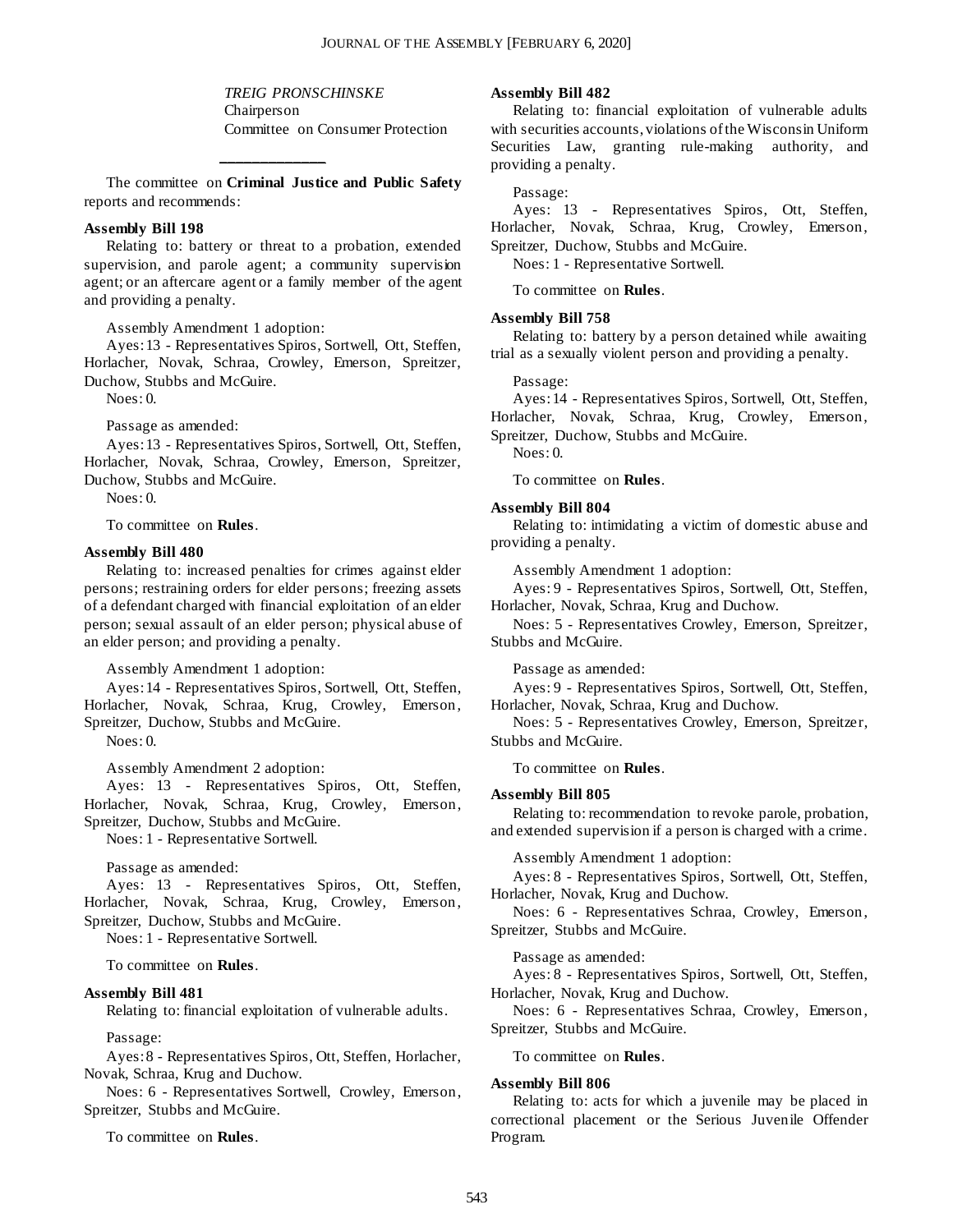Assembly Amendment 1 adoption:

Ayes: 8 - Representatives Spiros, Sortwell, Ott, Steffen, Horlacher, Novak, Krug and Duchow.

Noes: 6 - Representatives Schraa, Crowley, Emerson, Spreitzer, Stubbs and McGuire.

Passage as amended:

Ayes: 8 - Representatives Spiros, Sortwell, Ott, Steffen, Horlacher, Novak, Krug and Duchow.

Noes: 6 - Representatives Schraa, Crowley, Emerson, Spreitzer, Stubbs and McGuire.

To committee on **Rules**.

#### **Assembly Bill 808**

Relating to: prosecuting a violent felon for the crime of illegal possession of a firearm.

#### Passage:

Ayes: 9 - Representatives Spiros, Sortwell, Ott, Steffen, Horlacher, Novak, Schraa, Krug and Duchow.

Noes: 5 - Representatives Crowley, Emerson, Spreitzer, Stubbs and McGuire.

To committee on **Rules**.

#### **Assembly Bill 809**

Relating to: earned release from parole or extended supervision and discharge from probation.

Assembly Amendment 1 adoption:

Ayes: 9 - Representatives Spiros, Sortwell, Ott, Steffen, Horlacher, Novak, Schraa, Krug and Duchow.

Noes: 5 - Representatives Crowley, Emerson, Spreitzer, Stubbs and McGuire.

#### Passage as amended:

Ayes: 8 - Representatives Spiros, Sortwell, Ott, Steffen, Horlacher, Novak, Schraa and Duchow.

Noes: 6 - Representatives Krug, Crowley, Emerson, Spreitzer, Stubbs and McGuire.

To committee on **Rules**.

#### **Assembly Bill 817**

Relating to: bail for a criminal defendant who is charged with bail jumping.

Assembly Amendment 1 adoption:

Ayes: 9 - Representatives Spiros, Sortwell, Ott, Steffen, Horlacher, Novak, Schraa, Krug and Duchow.

Noes: 5 - Representatives Crowley, Emerson, Spreitzer, Stubbs and McGuire.

Passage as amended:

Ayes: 9 - Representatives Spiros, Sortwell, Ott, Steffen, Horlacher, Novak, Schraa, Krug and Duchow.

Noes: 5 - Representatives Crowley, Emerson, Spreitzer, Stubbs and McGuire.

To committee on **Rules**.

*JOHN SPIROS* Chairperson Committee on Criminal Justice and Public Safety

**\_\_\_\_\_\_\_\_\_\_\_\_\_** The committee on **Health** reports and recommends:

#### **Assembly Bill 844**

Relating to: creating a sexual assault victim bill of rights; collection and reporting of data regarding sexual assault kits; storage and processing of sexual assault kits; tracking of sexual assault kits in sexual assault cases; and requiring the exercise of rule-making authority.

Assembly Amendment 1 adoption:

Ayes: 9 - Representatives Sanfelippo, Kurtz, Rodriguez, Edming, Skowronski, Wichgers, Murphy, Felzkowski and Magnafici.

Noes: 4 - Representatives Kolste, Riemer, Anderson and Vining.

Assembly Amendment 2 adoption:

Ayes: 9 - Representatives Sanfelippo, Kurtz, Rodriguez, Edming, Skowronski, Wichgers, Murphy, Felzkowski and Magnafici.

Noes: 4 - Representatives Kolste, Riemer, Anderson and Vining.

Assembly Amendment 3 adoption:

Ayes: 9 - Representatives Sanfelippo, Kurtz, Rodriguez, Edming, Skowronski, Wichgers, Murphy, Felzkowski and Magnafici.

Noes: 4 - Representatives Kolste, Riemer, Anderson and Vining.

Assembly Amendment 4 adoption:

Ayes: 9 - Representatives Sanfelippo, Kurtz, Rodriguez, Edming, Skowronski, Wichgers, Murphy, Felzkowski and Magnafici.

Noes: 4 - Representatives Kolste, Riemer, Anderson and Vining.

Assembly Amendment 5 adoption:

Ayes: 9 - Representatives Sanfelippo, Kurtz, Rodriguez, Edming, Skowronski, Wichgers, Murphy, Felzkowski and Magnafici.

Noes: 4 - Representatives Kolste, Riemer, Anderson and Vining.

Passage as amended:

Ayes: 8 - Representatives Sanfelippo, Kurtz, Edming, Skowronski, Wichgers, Murphy, Felzkowski and Magnafici.

Noes: 5 - Representatives Rodriguez, Kolste, Riemer, Anderson and Vining.

To committee on **Rules**.

*JOE SANFELIPPO* Chairperson Committee on Health

**\_\_\_\_\_\_\_\_\_\_\_\_\_**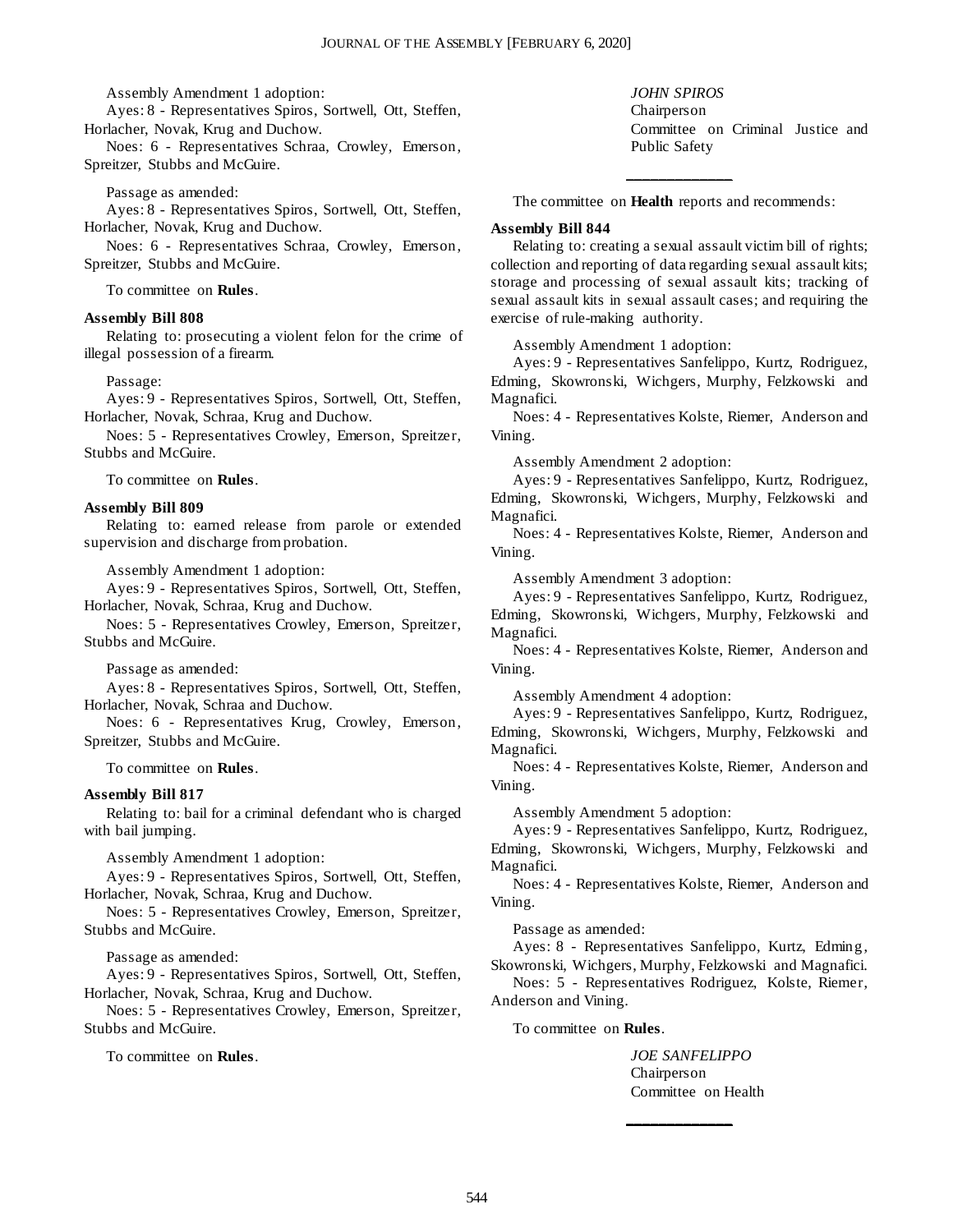The committee on **Judiciary** reports and recommends:

#### **Assembly Bill 322**

Relating to: the availability of information on crimes through the consolidated court automation programs.

Passage:

Ayes: 5 - Representatives Ott, Thiesfeldt, Brooks, Kerkman and Sanfelippo.

Noes: 4 - Representatives Horlacher, Anderson, Hebl and Goyke.

To committee on **Rules**.

*JIM OTT* Chairperson Committee on Judiciary

#### **ACTION ON THE SENATE MESSAGE**

**\_\_\_\_\_\_\_\_\_\_\_\_\_**

#### **Senate Joint Resolution 4**

Relating to: honoring the life and public service of Senator Walter John Chilsen.

By Senators Petrowski, Tiffany, Bernier, Cowles, Jacque, Marklein, Miller, Nass, Olsen, Ringhand, Risser and Smith; cosponsored by Representatives Snyder, Felzkowski, Allen, Edming, Krug, Kulp, Murphy, Ramthun, Shankland, Sinicki, Sortwell, Spiros, Steffen, Tauchen, Vruwink, Zimmer man and Tusler.

To committee on **Rules**.

#### **Senate Joint Resolution 55**

Relating to: celebrating Wisconsin's history of sports excellence through recognizing the three most recent MVPs and proclaiming December 1 to December 7, 2019, as MVP Week in Wisconsin.

By Senators Cowles, Carpenter, Johnson, Hansen, Jacque, Marklein, Miller, Olsen, Ringhand and Wirch; cosponsored by Representatives Haywood, Riemer, Steffen, Anderson, Bowen, Dittrich, Gruszynski, Hintz, Kitchens, Murphy, Ohnstad, Rodriguez, Shankland, Sinicki, Spreitzer, Thiesfeldt, Tittl, Tusler, Vining, Zamarripa and Spiros.

To committee on **Rules**.

#### **Senate Joint Resolution 56**

Relating to: honoring the life and service of Glen Moberg. By Senators Petrowski, Testin, Bewley, Olsen, L. Taylor and Tiffany; cosponsored by Representatives Spiros, Shankland, Snyder, Considine, Krug, Kulp, Magnafici, Mursau, Ohnstad, Sinicki, Skowronski, Swearingen, C. Taylor, Vruwink, Emerson and Tusler.

To committee on **Rules**.

#### **Senate Joint Resolution 78**

Relating to: honoring the life and public service of Representative Terry Musser.

By Senators Bernier, Carpenter, Cowles, Miller, Nass, Olsen and Risser; cosponsored by Representatives Pronschinske, Ballweg, Dittrich, Hintz, Horlacher, Kerkman, Knodl, Magnafici, Milroy, Murphy, Ohnstad, Petryk, Sinicki, Skowronski, Spiros, Steffen, Subeck, Tauchen, C. Taylor, Tranel, Tusler, VanderMeer and Vruwink.

To committee on **Rules**.

#### **Senate Bill 6**

Relating to: committing a fifth or sixth offense related to operating a vehicle while intoxicated and providing a penalty.

By Senators Darling, Bernier, Carpenter, Craig, Kooyenga, Marklein, Nass and L. Taylor; cosponsored by

Representatives Ott, Horlacher, Quinn, Spiros and Wichgers. To committee on **Rules**.

#### **Senate Bill 139**

Relating to: sexual contact with an animal and providing a penalty.

By Senators Jacque, Risser, Cowles and Marklein; cosponsored by Representatives Wichgers, Brandtjen, Edming, James, Loudenbeck, Murphy, L. Myers, Skowronski, Subeck and C. Taylor.

To committee on **Rules**.

#### **Senate Bill 368**

Relating to: money laundering and providing a penalty.

By Senators Fitzgerald, Feyen, Jacque, Marklein, Nass and Olsen; cosponsored by Representatives Hutton, Brandtjen, Born, Gundrum, Jagler, James, Katsma, Knodl, Kuglitsch, Kulp, Loudenbeck, Mursau, Ott, Ohnstad, Plumer, Quinn, Sanfelippo, Steffen, Tusler, Skowronski and Wichgers.

To committee on **Rules**.

# **\_\_\_\_\_\_\_\_\_\_\_\_\_ EXECUTIVE COMMUNICATIONS**

State of Wisconsin Office of the Governor Madison

February 6, 2020

To the Honorable Members of the Assembly:

The following bills, originating in the Assembly, have been approved, signed and deposited in the office of the Secretary of State:

| Bill Number 4ct Number Date Approved |  |
|--------------------------------------|--|
|                                      |  |
|                                      |  |
|                                      |  |
|                                      |  |
|                                      |  |
|                                      |  |
|                                      |  |
|                                      |  |

Respectfully submitted, *TONY EVERS* Governor

Pursuant to s. 35.095 (1)(b), Wisconsin Statutes, the following 2019 Acts have been published:

**\_\_\_\_\_\_\_\_\_\_\_\_\_**